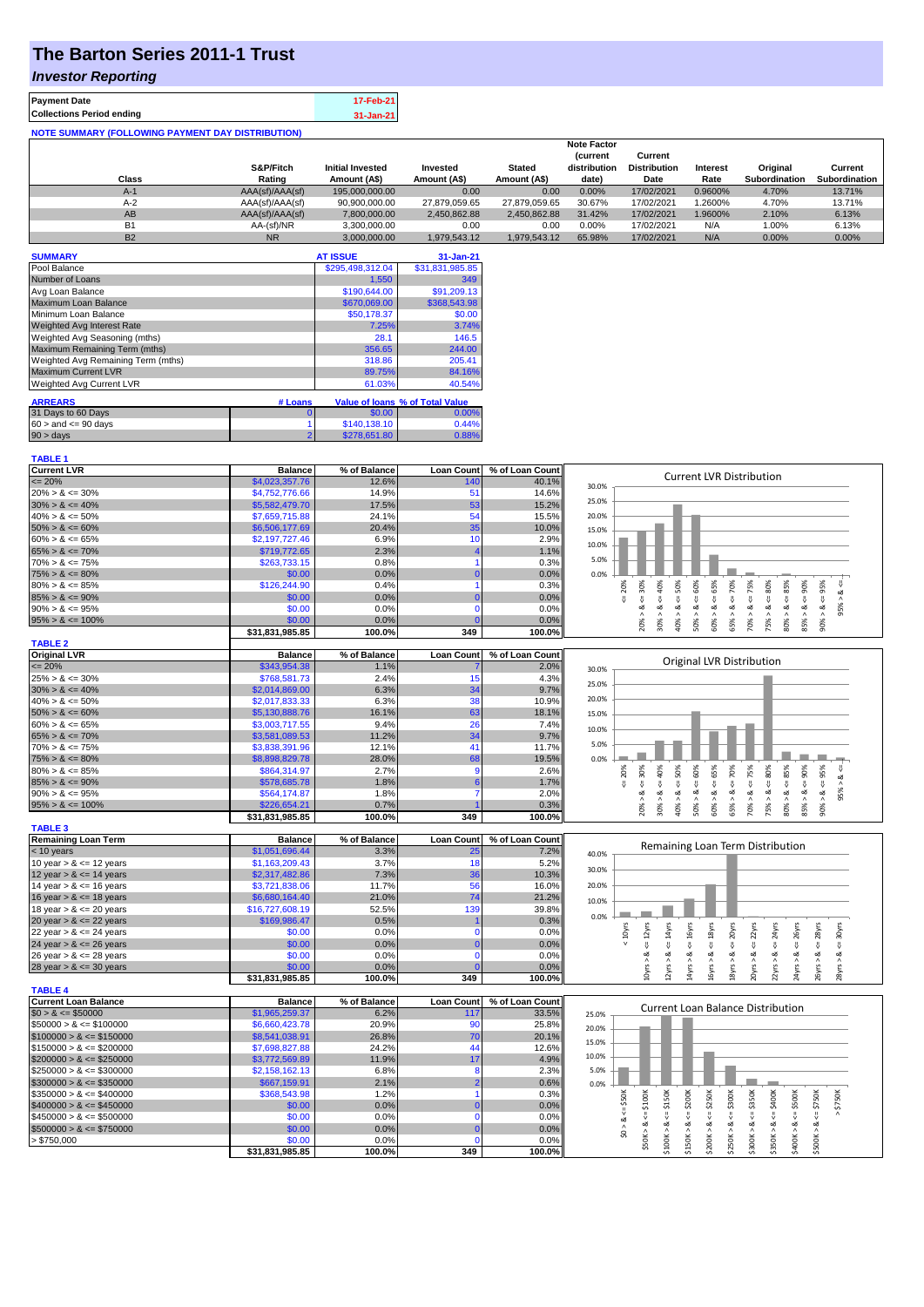## **The Barton Series 2011-1 Trust**

#### *Investor Reporting*

| <b>Payment Date</b>                                                       |                                    | 17-Feb-21             |                            |                          |                                                                                                                                                                                                            |  |  |
|---------------------------------------------------------------------------|------------------------------------|-----------------------|----------------------------|--------------------------|------------------------------------------------------------------------------------------------------------------------------------------------------------------------------------------------------------|--|--|
| <b>Collections Period ending</b>                                          |                                    | 31-Jan-21             |                            |                          |                                                                                                                                                                                                            |  |  |
| <b>TABLE 5</b>                                                            |                                    |                       |                            |                          |                                                                                                                                                                                                            |  |  |
| <b>Loan Seasoning</b>                                                     | <b>Balance</b><br>\$0.00           | % of Balance          | <b>Loan Count</b>          | % of Loan Count          | Loan Seasoning Distribution<br>100.0%                                                                                                                                                                      |  |  |
| $= 6$ mths<br>$> 8 \le 12$ mth                                            | \$0.00                             | 0.0%<br>0.0%          | 0                          | 0.0%<br>0.0%             | 90.0%                                                                                                                                                                                                      |  |  |
| $12 > 8 \le 18$ mths                                                      | \$0.00                             | 0.0%                  | $\overline{0}$             | 0.0%                     | 80.0%<br>70.0%                                                                                                                                                                                             |  |  |
| $18 > 8 \le 24$ mths                                                      | \$0.00                             | 0.0%                  | 0                          | 0.0%                     | 60.0%                                                                                                                                                                                                      |  |  |
| $2 > 8 \le 3$ years                                                       | \$0.00                             | 0.0%                  | 0                          | 0.0%                     | 50.0%<br>40.0%                                                                                                                                                                                             |  |  |
| $3 > 8 \le 4$ years                                                       | \$0.00                             | 0.0%                  | 0                          | 0.0%                     | 30.0%                                                                                                                                                                                                      |  |  |
| $4 > 8 \le 5$ years<br>$5 > 8 \le 6$ years                                | \$0.00<br>\$0.00                   | 0.0%<br>0.0%          | 0<br>0                     | 0.0%<br>0.0%             | 20.0%<br>10.0%                                                                                                                                                                                             |  |  |
| $6 > 8 \le 7$ years                                                       | \$0.00                             | 0.0%                  | 0                          | 0.0%                     | 0.0%                                                                                                                                                                                                       |  |  |
| $7 > 8 \le 8$ years                                                       | \$0.00                             | 0.0%                  | 0                          | 0.0%                     | 6 mths<br>24 mths<br>$\leq$ = 3 years<br>$\le$ = 6 years<br>$6 > 8 < z < 7$ years<br>$8 > 8 < = 9$ years<br>$\le$ = 10 years<br>$\leq 12$ mth<br>$\leq$ = 4 years<br>$4 > 8 < = 5$ years<br>$\leq$ 8 years |  |  |
| $8 > 8 \le 9$ years                                                       | \$0.00                             | 0.0%                  | $\overline{0}$             | 0.0%                     |                                                                                                                                                                                                            |  |  |
| $9 > 8 \le 10$ years                                                      | \$0.00                             | 0.0%                  | $\Omega$                   | 0.0%                     | v<br>2 > 8.<br>5 > 8<br>$\dot{\infty}$<br>∝<br>∞<br>∞<br>۸                                                                                                                                                 |  |  |
| > 10 years                                                                | \$31,831,985.85<br>\$31,831,985.85 | 100.0%                | 349                        | 100.0%                   | $12 > 8 < 18$ mths<br>$9 - 8$<br>$\frac{1}{2}$<br>$\frac{1}{2}$<br>$18 >$                                                                                                                                  |  |  |
| <b>TABLE 6</b>                                                            |                                    | 100.0%                | 349                        | 100.0%                   |                                                                                                                                                                                                            |  |  |
| Postcode Concentration (top 10 by value)                                  | <b>Balance</b>                     | % of Balance          | <b>Loan Count</b>          | % of Loan Count          |                                                                                                                                                                                                            |  |  |
| 5700                                                                      | \$1,386,615.44                     | 4.4%                  | 16                         | 4.6%                     | Geographic Distribution<br>0.2%                                                                                                                                                                            |  |  |
| 2617                                                                      | \$918,099.35                       | 2.9%                  | 5                          | 1.4%                     | 17.5%                                                                                                                                                                                                      |  |  |
| 5159                                                                      | \$821,558.80                       | 2.6%                  | 6                          | 1.7%                     |                                                                                                                                                                                                            |  |  |
| 2605<br>5108                                                              | \$793,676.93<br>\$753,498.03       | 2.5%<br>2.4%          | 5                          | 1.4%<br>2.0%             | 5.4%                                                                                                                                                                                                       |  |  |
| 5162                                                                      | \$727,640.45                       | 2.3%                  | 7                          | 2.0%                     |                                                                                                                                                                                                            |  |  |
| 2602                                                                      | \$600,339.22                       | 1.9%                  | 5                          | 1.4%                     | 55.5%                                                                                                                                                                                                      |  |  |
| 2620                                                                      | \$596,862.43                       | 1.9%                  | 5                          | 1.4%                     |                                                                                                                                                                                                            |  |  |
| 5095                                                                      | \$545,409.26                       | 1.7%                  | 5                          | 1.4%                     | 21.4%                                                                                                                                                                                                      |  |  |
| 2614                                                                      | \$536,773.21                       | 1.7%                  | 5                          | 1.4%                     |                                                                                                                                                                                                            |  |  |
| <b>TABLE 7</b>                                                            |                                    |                       |                            |                          |                                                                                                                                                                                                            |  |  |
| <b>Geographic Distribution</b>                                            | <b>Balance</b>                     | % of Balance          | <b>Loan Count</b>          | % of Loan Count          | ACT NSW WA Other<br><b>SA</b>                                                                                                                                                                              |  |  |
| Australian Capital Territory                                              | \$6,811,476.50                     | 21.4%                 | 64                         | 18.3%                    |                                                                                                                                                                                                            |  |  |
| New South Wales                                                           | \$1,733,761.37                     | 5.4%                  | 14                         | 4.0%                     | Metro / Non-Metro / Inner City Distribution                                                                                                                                                                |  |  |
| Northern Territory<br>Queensland                                          | \$0.00<br>\$0.00                   | 0.0%<br>0.0%          | $\mathbf 0$<br>$\mathbf 0$ | 0.0%<br>0.0%             | 0.7%                                                                                                                                                                                                       |  |  |
| South Australia                                                           | \$17,678,593.19                    | 55.5%                 | 217                        | 62.2%                    | 17.2%                                                                                                                                                                                                      |  |  |
| Tasmania                                                                  | \$0.00                             | 0.0%                  | $\Omega$                   | 0.0%                     |                                                                                                                                                                                                            |  |  |
| Victoria                                                                  | \$48,927.88                        | 0.2%                  |                            | 0.6%                     |                                                                                                                                                                                                            |  |  |
| Western Australia                                                         | \$5,559,226.91                     | 17.5%                 | 52                         | 14.9%                    |                                                                                                                                                                                                            |  |  |
|                                                                           | \$31,831,985.85                    | 100.0%                | 349                        | 100.0%                   |                                                                                                                                                                                                            |  |  |
| <b>TABLE 8</b>                                                            |                                    |                       |                            |                          |                                                                                                                                                                                                            |  |  |
| Metro/Non-Metro/Inner-City<br>Metro                                       | <b>Balance</b><br>\$26,127,399.88  | % of Balance<br>82.1% | <b>Loan Count</b><br>286   | % of Loan Count<br>81.9% | 82.1%                                                                                                                                                                                                      |  |  |
| Non-metro                                                                 | \$5,490,948.08                     | 17.2%                 | 61                         | 17.5%                    |                                                                                                                                                                                                            |  |  |
| Inner city                                                                | \$213,637.89                       | 0.7%                  |                            | 0.6%                     |                                                                                                                                                                                                            |  |  |
|                                                                           | \$31,831,985.85                    | 100.0%                | 349                        | 100.0%                   | $M$ Metro<br>Non-metro<br><b>■ Inner city</b>                                                                                                                                                              |  |  |
| <b>TABLE 9</b>                                                            |                                    |                       |                            |                          |                                                                                                                                                                                                            |  |  |
| <b>Property Type</b>                                                      | <b>Balance</b>                     | % of Balance          | <b>Loan Count</b>          | % of Loan Count          | Occupancy Type Distribution                                                                                                                                                                                |  |  |
| <b>Residential House</b><br><b>Residential Unit</b>                       | \$29,091,368.36<br>\$2,740,617.49  | 91.4%<br>8.6%         | 318<br>31                  | 91.1%<br>8.9%            |                                                                                                                                                                                                            |  |  |
| Rural                                                                     | \$0.00                             | 0.0%                  | $\bf{0}$                   | 0.0%                     | 6.5%                                                                                                                                                                                                       |  |  |
| Semi-Rural                                                                | \$0.00                             | 0.0%                  | $\Omega$                   | 0.0%                     |                                                                                                                                                                                                            |  |  |
| <b>High Density</b>                                                       | \$0.00                             | 0.0%                  |                            | 0.0%                     |                                                                                                                                                                                                            |  |  |
|                                                                           | \$31,831,985.85                    | 100.0%                | 349                        | 100.0%                   |                                                                                                                                                                                                            |  |  |
| <b>TABLE 10</b>                                                           |                                    |                       |                            |                          |                                                                                                                                                                                                            |  |  |
| <b>Occupancy Type</b><br>Owner Occupied                                   | <b>Balance</b><br>\$29,766,826.99  | % of Balance<br>93.5% | <b>Loan Count</b><br>324   | % of Loan Count<br>92.8% |                                                                                                                                                                                                            |  |  |
| Investment                                                                | \$2,065,158.86                     | 6.5%                  | 25                         | 7.2%                     |                                                                                                                                                                                                            |  |  |
|                                                                           | \$31,831,985.85                    | 100.0%                | 349                        | 100.0%                   | 93.5%                                                                                                                                                                                                      |  |  |
| <b>TABLE 11</b>                                                           |                                    |                       |                            |                          |                                                                                                                                                                                                            |  |  |
| <b>Employment Type Distribution</b>                                       | <b>Balance</b>                     | % of Balance          | <b>Loan Count</b>          | % of Loan Count          | Owner Occupied<br>Investment                                                                                                                                                                               |  |  |
| Contractor                                                                | \$367,569.68                       | 1.2%                  |                            | 1.7%                     |                                                                                                                                                                                                            |  |  |
| Pay-as-you-earn employee (casual)<br>Pay-as-you-earn employee (full time) | \$1,082,372.76<br>\$24,717,450.84  | 3.4%<br>77.6%         | 11<br>259                  | 3.2%<br>74.2%            | <b>LMI Provider Distribution</b>                                                                                                                                                                           |  |  |
| Pay-as-you-earn employee (part time)                                      | \$2,339,627.12                     | 7.3%                  | 30                         | 8.6%                     | 4.9%                                                                                                                                                                                                       |  |  |
| Self employed                                                             | \$1,340,323.48                     | 4.2%                  | 15                         | 4.3%                     |                                                                                                                                                                                                            |  |  |
| No data                                                                   | \$1,984,641.97                     | 6.2%                  | 28                         | 8.0%                     |                                                                                                                                                                                                            |  |  |
|                                                                           | \$31,831,985.85                    | 100.0%                | 349                        | 100.0%                   |                                                                                                                                                                                                            |  |  |
| <b>TABLE 12</b><br><b>LMI Provider</b>                                    |                                    |                       | <b>Loan Count</b>          |                          |                                                                                                                                                                                                            |  |  |
| QBE                                                                       | <b>Balance</b><br>\$30,266,909.34  | % of Balance<br>95.1% | 337                        | % of Loan Count<br>96.6% |                                                                                                                                                                                                            |  |  |
| Genworth                                                                  | \$1,565,076.51                     | 4.9%                  | 12                         | 3.4%                     |                                                                                                                                                                                                            |  |  |
|                                                                           | \$31,831,985.85                    | 100.0%                | 349                        | 100.0%                   |                                                                                                                                                                                                            |  |  |
| <b>TABLE 13</b>                                                           |                                    |                       |                            |                          | 95.1%                                                                                                                                                                                                      |  |  |
| <b>Arrears</b>                                                            | <b>Balance</b>                     | % of Balance          | <b>Loan Count</b>          | % of Loan Count          | $\blacksquare$ QBE<br>Genworth                                                                                                                                                                             |  |  |
| $\leq 0$ days                                                             | \$29,837,332.16                    | 93.7%                 | 335                        | 96.0%                    |                                                                                                                                                                                                            |  |  |
| $0 >$ and $\leq 30$ days<br>$30 >$ and $\leq 60$ days                     | \$1,575,863.79                     | 5.0%<br>0.0%          | 11<br>$\bf{0}$             | 3.2%<br>0.0%             |                                                                                                                                                                                                            |  |  |
| $60 >$ and $\leq 90$ days                                                 | \$0.00<br>\$140,138.10             | 0.4%                  | 1                          | 0.3%                     | Interest Rate Type Distribution                                                                                                                                                                            |  |  |
| 90 > days                                                                 | \$278,651.80                       | 0.9%                  |                            | 0.6%                     | 10.8%                                                                                                                                                                                                      |  |  |
|                                                                           | \$31,831,985.85                    | 100.0%                | 349                        | 100.0%                   |                                                                                                                                                                                                            |  |  |
| <b>TABLE 14</b>                                                           |                                    |                       |                            |                          |                                                                                                                                                                                                            |  |  |
| <b>Interest Rate Type</b>                                                 | <b>Balance</b>                     | % of Balance          | <b>Loan Count</b>          | % of Loan Count          |                                                                                                                                                                                                            |  |  |
| Variable<br>Fixed                                                         | \$28,403,487.98<br>\$3,428,497.87  | 89.2%<br>10.8%        | 320                        | 91.7%<br>8.3%            |                                                                                                                                                                                                            |  |  |
|                                                                           | \$31,831,985.85                    | 100.0%                | 29<br>349                  | 100.0%                   |                                                                                                                                                                                                            |  |  |
| <b>TABLE 15</b>                                                           |                                    |                       |                            |                          |                                                                                                                                                                                                            |  |  |
| <b>Weighted Ave Interest Rate</b>                                         | <b>Balance</b>                     | <b>Loan Count</b>     |                            |                          | 89.2%<br>■ Variable<br><b>Fixed</b>                                                                                                                                                                        |  |  |
| <b>Fixed Interest Rate</b>                                                | 3.49%                              | 29                    |                            |                          |                                                                                                                                                                                                            |  |  |